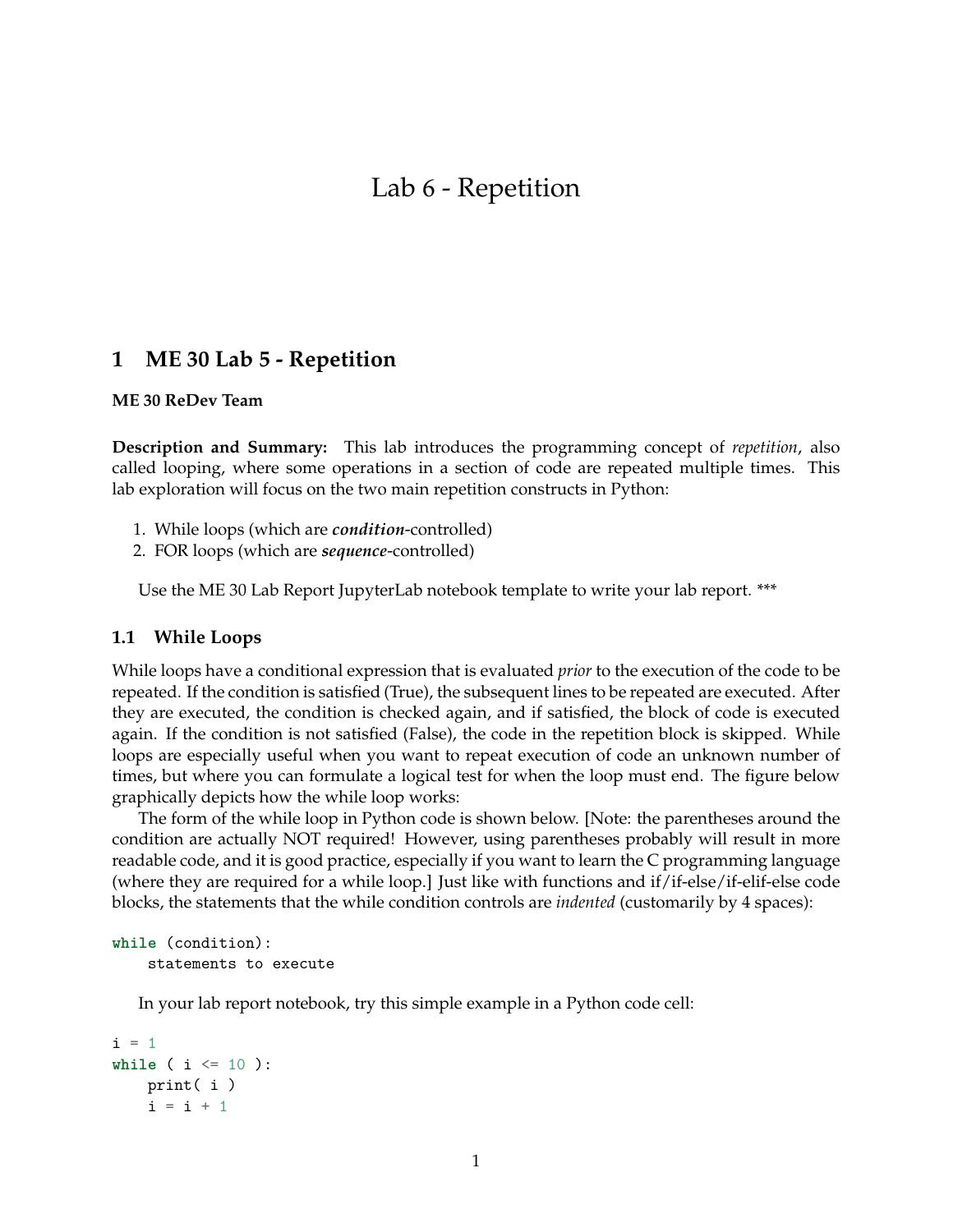

Python running

```
print( "Done with the loop! " )
print( "i now has the value of", i )
print( "Can you see why?" )
```
The last line in the indented code block *increments* the value of i by 1 each time the code block is repeated. After that line executes, the new value of i is tested in the condition of being less than or equal to 10. If the value of i satisfies the condition (True), the indented code is executed again. If the condition is not satisfied (False), then control passes to the first non-indented print statement, and then continues to the last two print statements. A 'short-hand' for the the statement  $i = i +$  $1$  is:

 $i \neq 1$ 

Try this statement in place of the earlier one, and see if you get the same result.

[Note: when you work with repetition structures, it is likely that at some point you will introduce a program 'bug', such that condition you are testing for never becomes false, and you end up being stuck in the loop. Python won't tell you that you made a mistake in this way, but you can get an indication that this might be happening in the JupyterLab notebook by looking just to the left of your code cell. While the code in the cell is running, you will see an asterisk appear inside the square braces:

If the asterisk never goes away, your code is still running. For simple programs that don't handle much data, the asterisk should disappear almost immediately. If it lingers for longer than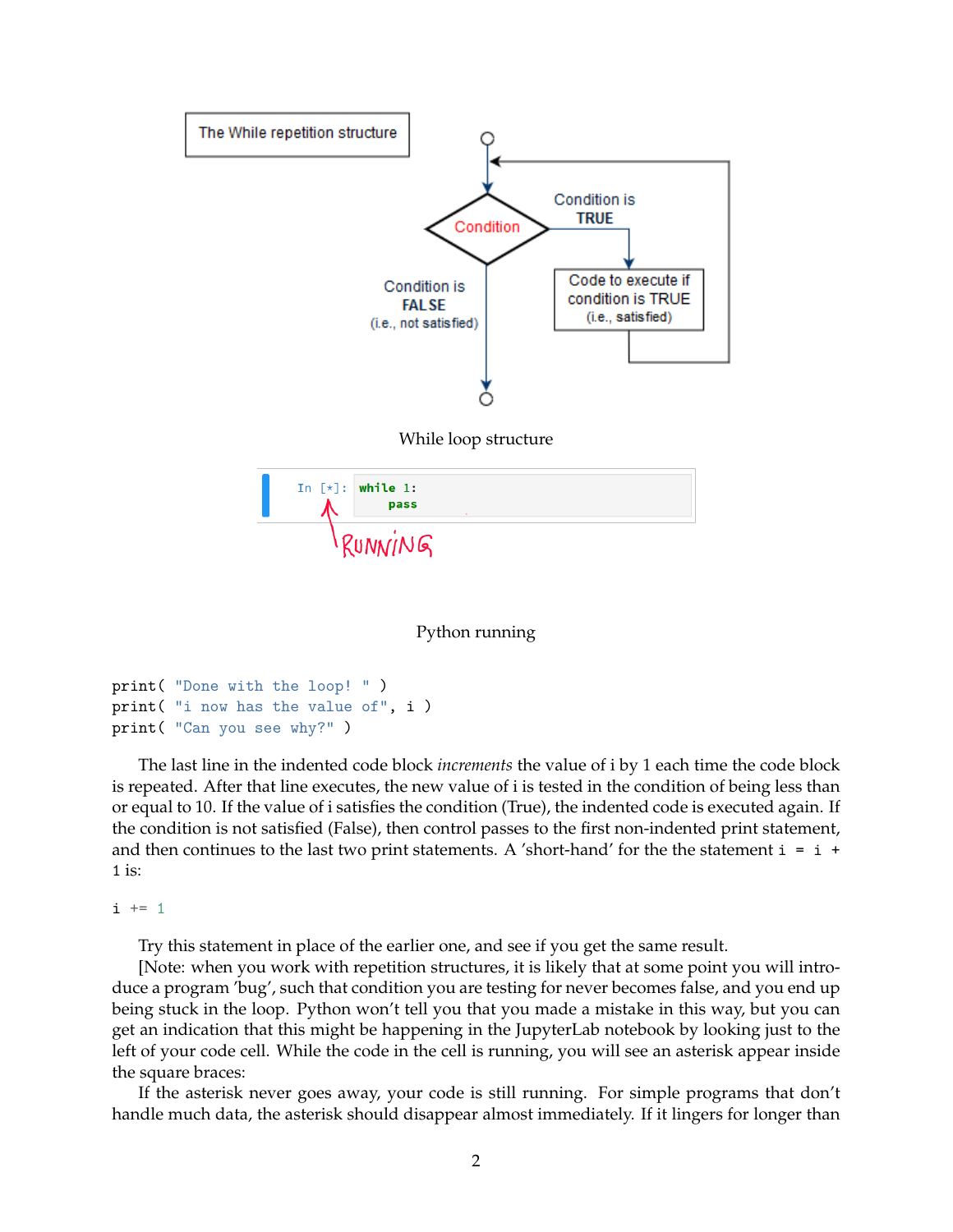

it should, you may be caught in an infinite loop. To break out of an infinite loop in the JupyterLab notebook, just restart the kernel:

If you are running Python code from a terminal window or within an IDE like Spyder, pressing CTL+C will usually stop execution of the code.

## **1.1.1 Breaking out of a repetition loop**

Sometimes you might want to break out of the loop even if the condition controlling the loop is satisfied (True). For example, consider this snippet of code:

```
i = 1while ( i <= 10 ):
   print( i )
    if ( i == 5 ):
        print( "i is 5; We're 'outta here!" )
        break
    i = i + 1
```
Try it out in a Python code cell in your lab report notebook. Report on what happens in a Markdown cell.

### **1.1.2 Skipping some code in a repetition loop without breaking out of the loop**

Sometimes you might want to *skip* executing a portion of the code block being repeated when some condition occurs, but not completely terminate the loop. This can be done using the **continue** keyword. Consider the snippet of code below:

```
i = 1while ( i \leq 10 ):
    if ( i > 3 and i < 8 ):
        i = i + 1continue
   print( i )
    i = i + 1
```
Try this snippet in a Python code cell in your lab report notebook. Report on what happens in a markdown cell.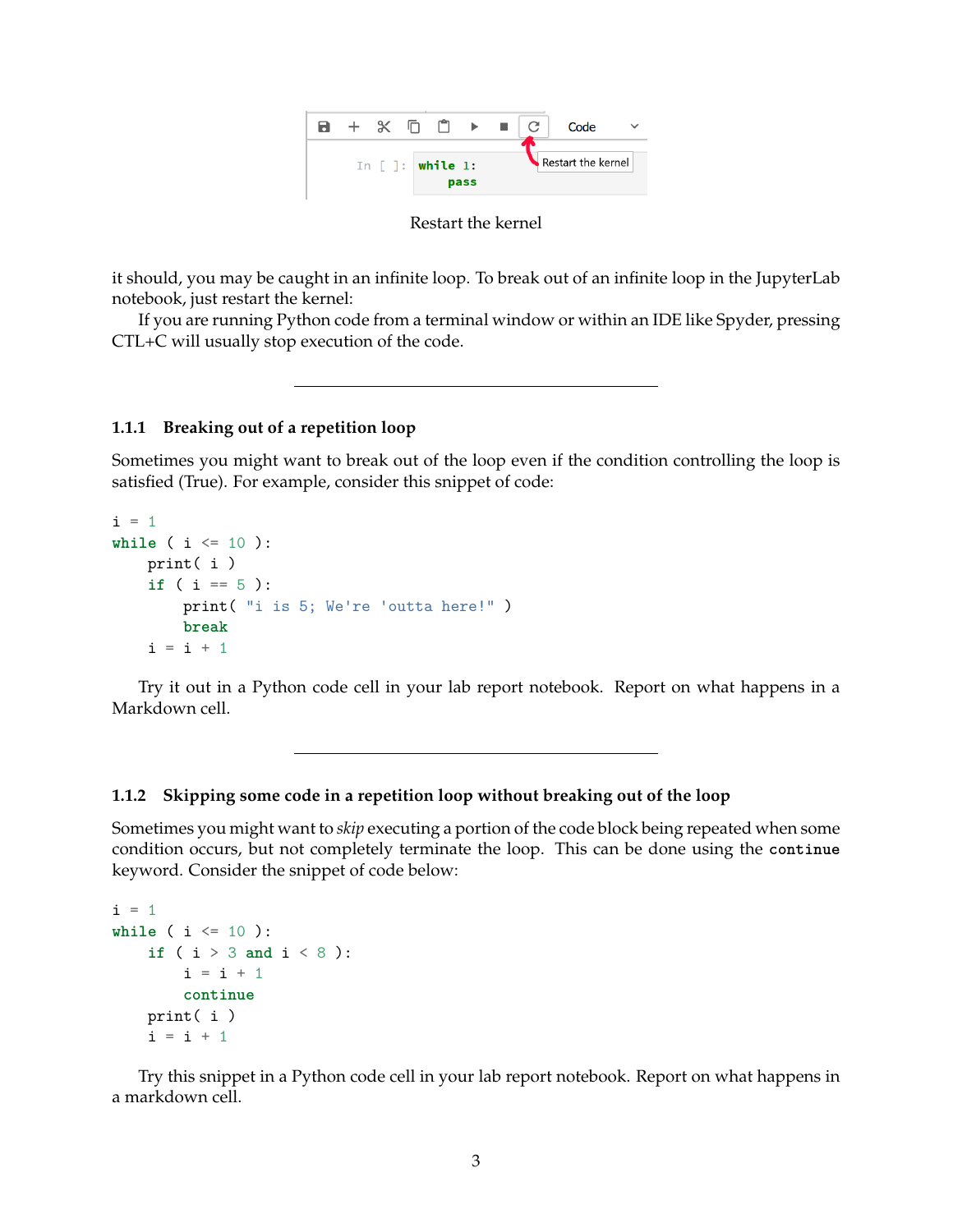### **1.2 For Loops**

For loops are the other way to repeat code in a controlled manner, and are especially useful for iterating over a sequence that you have defined or where you can specify the number of times the loop should operate. The form of a for loop is shown below:

```
for variable in some_sequence:
    statements
```
Consider the snippet of code below:

```
names = [ 'John', 'Roberto', 'Hua', 'Emma' ]
for name in names:
    print( name )
```
Try this snippet in a Python code cell in your lab report notebook. Report on what happens in a markdown cell.

The first line of the code snippet created a list of strings (first names). The second line essentially creates a variable, called 'name', that is then used in the for loop to index through the list of names and print them out. The indexing and printing loop repeats until the sequence has been exhausted.

The keywords **break** and **continue** work similarly in for loops as they do in while loops, and it is also possible to use an **else** alternative like was done with decision structures to be executed when the condition in the for loop is not satisfied.

## **1.3 Exercise 1 - Using repetition**

Build on the last example and what was explained earlier, to write a short program that will print out all the names in the list *except* Roberto's.

### **1.3.1 Ranges**

It is often useful to have a numeric index for many applications, especially in a for loop. This is such a common need that Python as a built-in function called

range()

that generates a *sequence* of numbers, and is extremely useful in for loops. For example, consider the code snippet below:

```
for i in range(10):
    print( i )
```
Copy this snippet into a Python code cell and run it. What number does the sequence generated by range(10) *start* with? What does it *end* with? Note your observations in a Markdown cell below your code. You will get more instruction about sequences later in the course, but check out the Python documentation" (section 4.6.6) to learn a bit more about it now. As the documentation explains, range() can alternatively take a start value, a stop value, and a step value.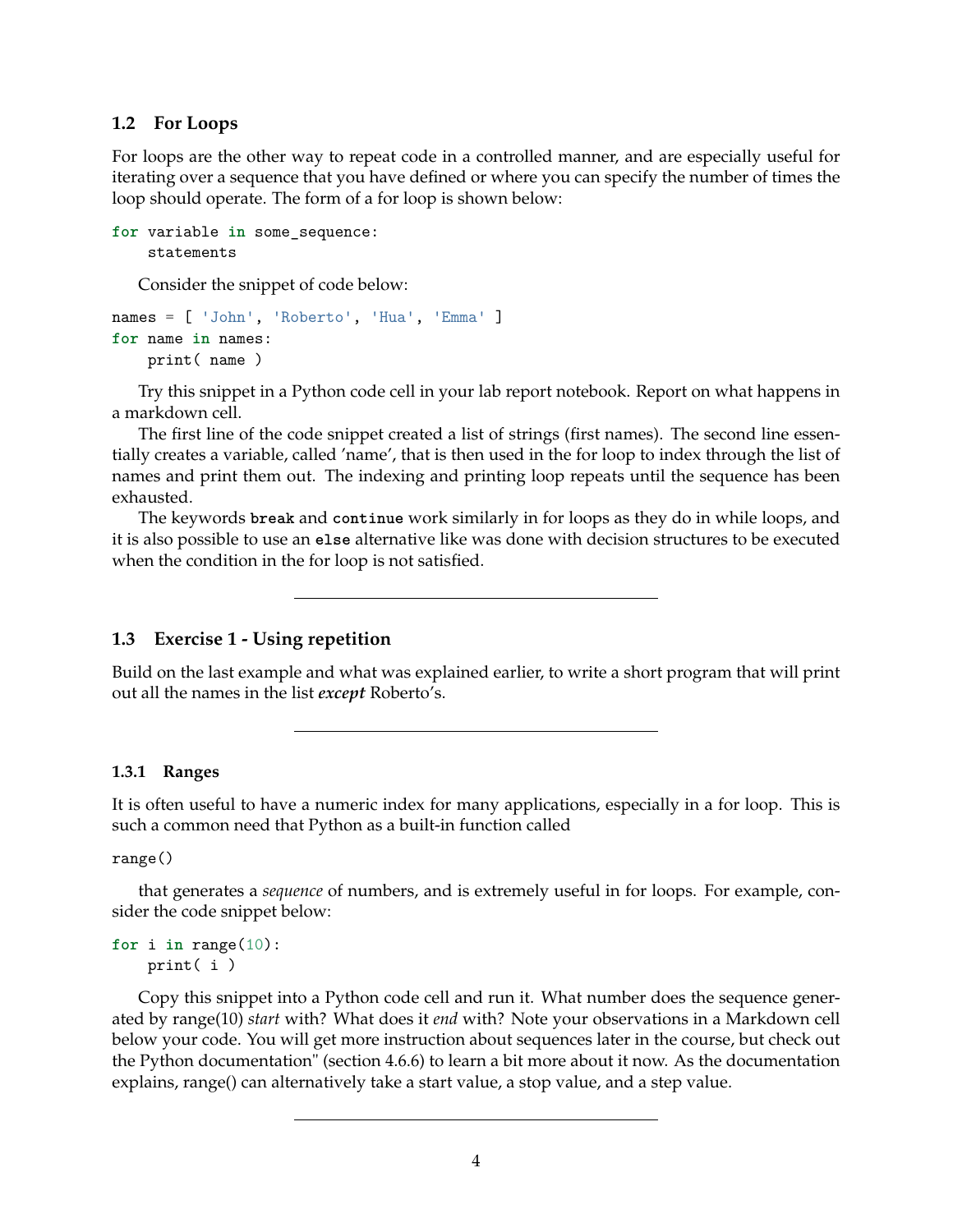```
****<br>****<br>***
```
## 54321 asterisk pattern

## **1.4 Exercise 2 - Using a for loop to print a 'countdown'**

In a new code cell, explore the full potential of the range() function by modifying the range() code you were just exploring, but make it so it will count *down* (i.e., print sequentially the values from 10 to 1), and then print "Blast off!" \*\*\*

### **1.4.1 Nesting for loops**

Just like with decision structures, **for** loops can be 'nested', where the outermost loop will control the number of times that the inner loop is repeated. Nesting **for** loops is often done to index data structures such as matrices, where rows are accessed using one index (say the outer **for** loop), and the columns are accessed using another index (the inner **for** loop). Consider the following example:

```
rows = 5for i in range( rows ):
   for j in range(i + 1):
       print('*', end='')
   print('')
```
Enter this snippet of code into a Python code cell and run it. Note what happens: 1. A variable named row is defined and given the value 5

- 2. The first **for** statement defines a loop for indexing the number of times the inner loop will be repeated.
- 3. The second **for** loop (indented) defines a loop for how many asterisks to print. Note in the print statement, end='' causes the printing of the asterisks to be done on the same line. Leaving off this optional argument will automatically insert a linefeed at the end of each print statement.
- 4. The last statement doesn't print anything, but since the termination character was not specified, it just adds a linefeed.

### **1.5 Exercise 3 - Using nested for loops - pt 1**

In a new code cell, modify the code from the example above, but make it so it will print the asterisk pattern like this:

### **1.6 Exercise 4 - Using nested for loops - pt 2**

In a new code cell, use nested for loops to print the asterisk pattern, so it looks like this: